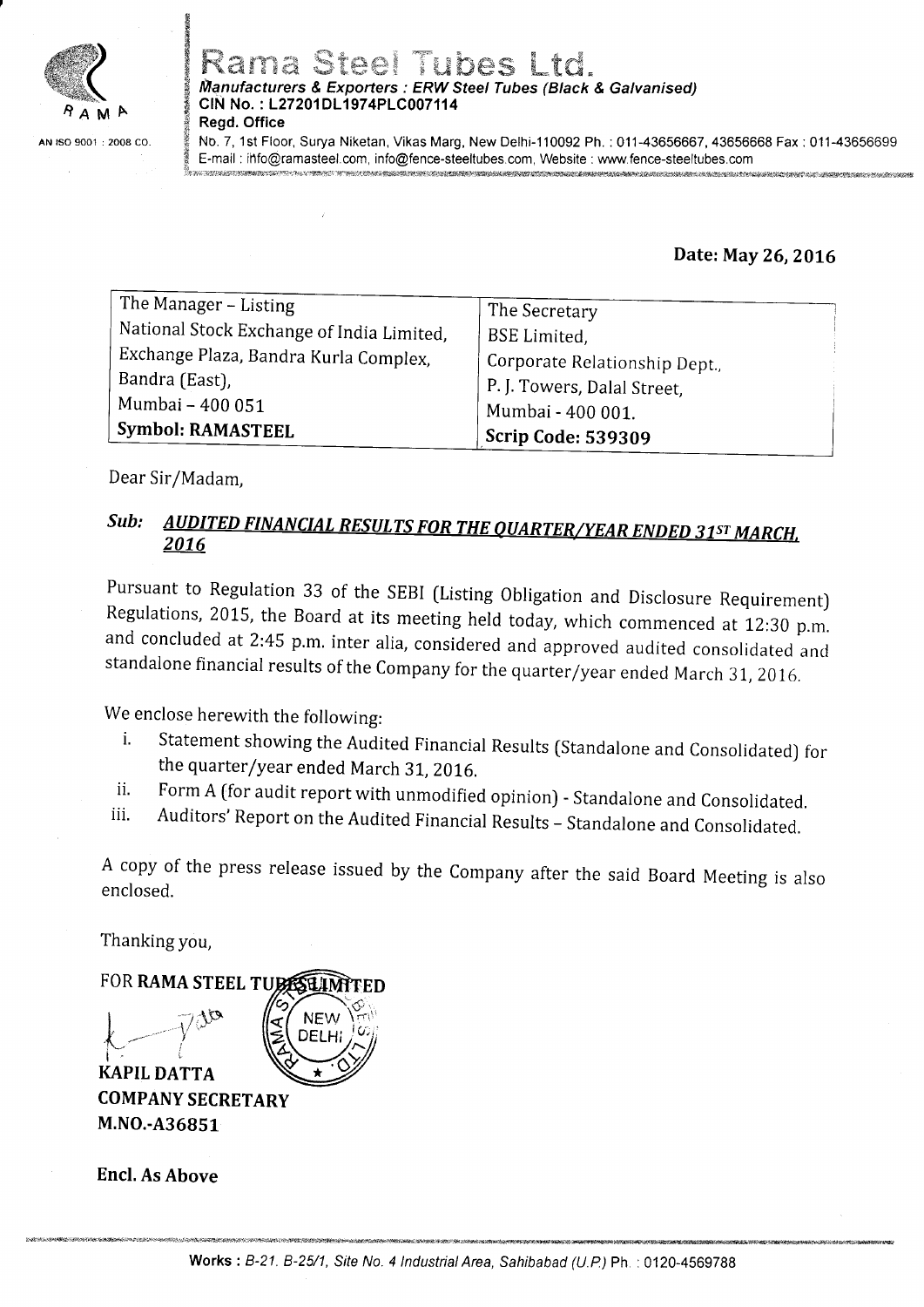|                |                                                                                                                    | <b>RAMA STEEL TUBES LIMITED</b> |                          |                          |                              |            |
|----------------|--------------------------------------------------------------------------------------------------------------------|---------------------------------|--------------------------|--------------------------|------------------------------|------------|
|                | Regd. Office: No.7, 1st Floor, Surya Niketan, Vikas Marg, New Delhi-110092                                         | CIN No.L27201DL1974PLC007114    |                          |                          |                              |            |
|                |                                                                                                                    |                                 |                          |                          |                              |            |
|                | Ph. No. 011-43656667, 43656668 Fax No.011-43656699                                                                 |                                 |                          |                          |                              |            |
| Part I         |                                                                                                                    |                                 |                          |                          | <b>₹</b> in Lacs except EPS) |            |
|                | Statement of Standalone Financial Results for the Quarter and Year ended 31st March 2016                           |                                 |                          |                          |                              |            |
|                |                                                                                                                    |                                 | Quarter ended on         |                          | Year ended                   | Year ended |
|                | Particulars                                                                                                        | 31-03-2016                      | 31-12-2015               | 31-03-2015               | 31-03-2016                   | 31-03-2015 |
|                |                                                                                                                    | (Unaudited)                     | (Unaudited)              | (Unaudited)              | (Audited)                    | (Audited)  |
| $\mathbf{1}$   | Income from operations                                                                                             |                                 |                          |                          |                              |            |
|                | (a)Net sales / Income from Operations                                                                              | 7,422.03                        | 3,918.48                 | 5,036.59                 | 21,545.58                    | 19,244.01  |
|                | (Net of Excise Duty)                                                                                               |                                 |                          |                          |                              |            |
|                | (b) Other operating income                                                                                         | (77.82)                         | 67.03                    | (150.31)                 | 133.52                       | 77.80      |
|                | Total income from operations (net)                                                                                 | 7,344.21                        | 3,985.51                 | 4,886.28                 | 21,679.10                    | 19,321.81  |
|                |                                                                                                                    |                                 |                          |                          |                              |            |
| $\overline{2}$ | <b>Expenses</b><br>(a) Cost of materials consumed                                                                  | 4,677.71                        | 4,125.83                 | 3,963.53                 | 18,241.77                    | 17,317.95  |
|                | (b) Purchase of stock in trade                                                                                     |                                 |                          | 8.43                     | 4.51                         | 8.43       |
|                | (c) Changes in inventories of finished goods,                                                                      | 1,650.30                        | (858.46)                 | 411.83                   | 496.97                       | (381.05)   |
|                | work-In-progress and stock-in-trade                                                                                |                                 |                          |                          |                              |            |
|                | (d) Employee benefits expense                                                                                      | 59.96                           | 88.70                    | 84.63                    | 293.38                       | 278.44     |
|                | (e) Depreciation and Amortisation expense                                                                          | 76.45                           | 73.52                    | 109.22                   | 284.77                       | 226.17     |
|                | (f) Other expenses                                                                                                 | 369.39                          | 267.12                   | 402.64                   | 1,145.89                     | 1,444.31   |
|                | <b>Total expenses</b>                                                                                              | 6,833.81                        | 3,696.71                 | 4,980.27                 | 20,467.29                    | 18,894.25  |
| 3              | Profit/(Loss) from operations before other<br>income, finance costs and exceptional items                          | 510.40                          | 288.80                   | (93.99)                  | 1,211.81                     | 427.56     |
|                | $(1-2)$                                                                                                            |                                 |                          |                          |                              |            |
| $\overline{4}$ | Other income                                                                                                       | 37.85                           | 52.62                    | 50.21                    | 174.28                       | 186.61     |
| 5              | Profit/(Loss) from ordinary activities before<br>finance costs and exceptional items (3+/-4)                       | 548.25                          | 341.42                   | (43.78)                  | 1,386.09                     | 614.17     |
| 6              | Finance costs                                                                                                      | 146.68                          | 184.88                   | 116.08                   | 616.33                       | 527.46     |
| 7              | Profit/(Loss) from ordinary activities after<br>finance costs but before exceptional items<br>$(5 + (-6))$         | 401.57                          | 156.54                   | (159.86)                 | 769.77                       | 86.71      |
| 8              | Exceptional Items                                                                                                  |                                 |                          | $\overline{\phantom{a}}$ | $\overline{\phantom{a}}$     |            |
|                |                                                                                                                    |                                 | $\overline{\phantom{0}}$ |                          |                              |            |
| 9              | Profit/ (Loss) form ordinary activities before tax<br>$(7 - 8)$                                                    | 401.57                          | 156.54                   | (159.86)                 | 769.77                       | 86.71      |
| 10             | Tax expense (Deffered Tax)                                                                                         | (4.57)                          | 3.33                     | (24.87)                  | 4.68                         | (37.47)    |
|                | Tax expense (Current Tax)                                                                                          | 152.45                          | 43.47                    | (13.38)                  | 255.30                       | 50.37      |
|                | Tax expense (Earlier Years)                                                                                        | $\blacksquare$                  | 0.01                     |                          | 0.32                         | 5.16       |
|                |                                                                                                                    |                                 |                          |                          |                              |            |
| 11             | Net Profit/(Loss) from ordinary activities after<br>$\text{tax}(9+/10)$                                            | 253.69                          | 109.73                   | (121.61)                 | 509.46                       | 68.65      |
|                |                                                                                                                    |                                 |                          |                          |                              |            |
| 12             | Extraordinary items (net of tax expense<br>Rs….Lakhs)                                                              | $\blacksquare$                  | $\overline{\phantom{0}}$ |                          | $\tilde{\phantom{a}}$        |            |
| 13             | Net Profit/(Loss) for the period (11+/-12)                                                                         | 253.69                          | 109.73                   | (121.61)                 | 509.46                       | 68.65      |
| 14             | Share of Profit/(Loss) of associates                                                                               | N.A                             | N.A                      | N.A                      | N.A                          | N.A        |
| 15             | Minority Interest*                                                                                                 | $\rm N.A$                       | $\rm N.A$                | N.A                      | N.A                          | N.A        |
| 16             | Net profit/ (Loss) afer taxes, Minority interest<br>and share of profit/(Loss) of associates<br>$(13 + 14 + 15)^*$ | 253,69<br><b>NEXV</b><br>DELHI  | 109.73                   | (121.61)                 | 509.46                       | 68.65      |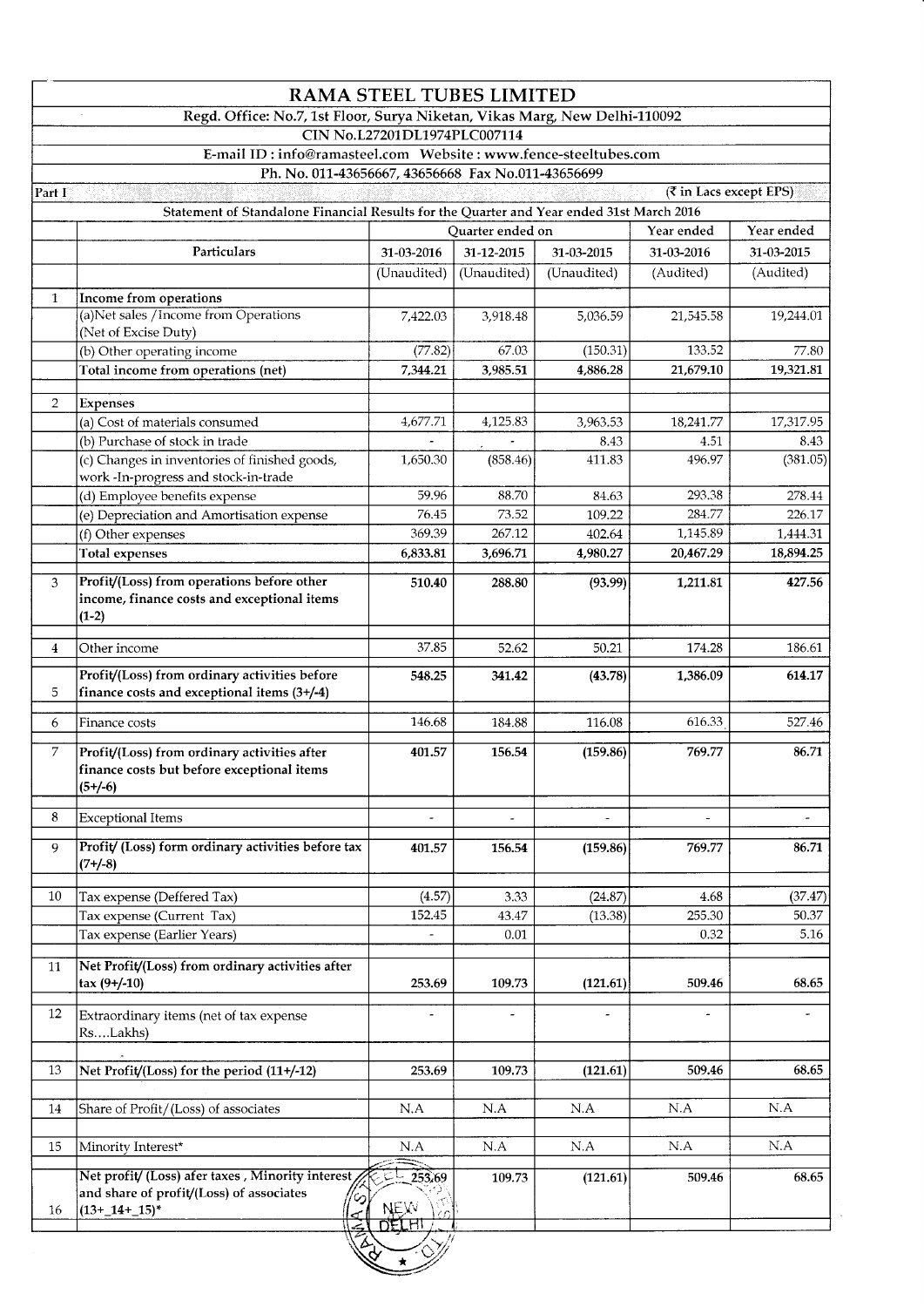| 17 | Paid-up equity share capital<br>(Face value of Rs.5/- each)                               | 746.70 | 149.34 | 149.34 | 746.70   | 149.34   |
|----|-------------------------------------------------------------------------------------------|--------|--------|--------|----------|----------|
|    |                                                                                           |        |        |        |          |          |
| 18 | Reserve excluding Revaluation Reserve as per<br>balance sheet of previous accounting year |        |        |        | 1,732.54 | 1,820.44 |
|    |                                                                                           |        |        |        |          |          |
|    | Earnings per share (Before / After extraordinary                                          |        |        |        |          |          |
| 19 | items)                                                                                    |        |        |        |          |          |
|    | (a) Basic                                                                                 | 1.70   | 7.35   | (8.14) | 3.41     | 4.60     |
|    | (b) Diluted                                                                               | 1.70   | 7.35   | (8.14) | 3.41     | 4.60     |

Notes:

1. The above Quarterly Financial results duly reviewed by the Audit committee, have been approved by the Board of Directors in its meeting held on 26-05-2016.

The Company pursues only one reportible Business Segment viz. Manufacturing of Steel Pipes. As such no segment reporting is there  $2.$ 

Previous period's/Year's figures have been regrouped/recast wherever applicable 3.

ĒL for Rama Steel Tubes Ltd. 101 Kana Steel Tubes Eta. NEW<br>DELHI Naresh Kumar Bansal A:/ryManaging Director DIN :00119213

Date: 26-05-2016 Place: New Delhi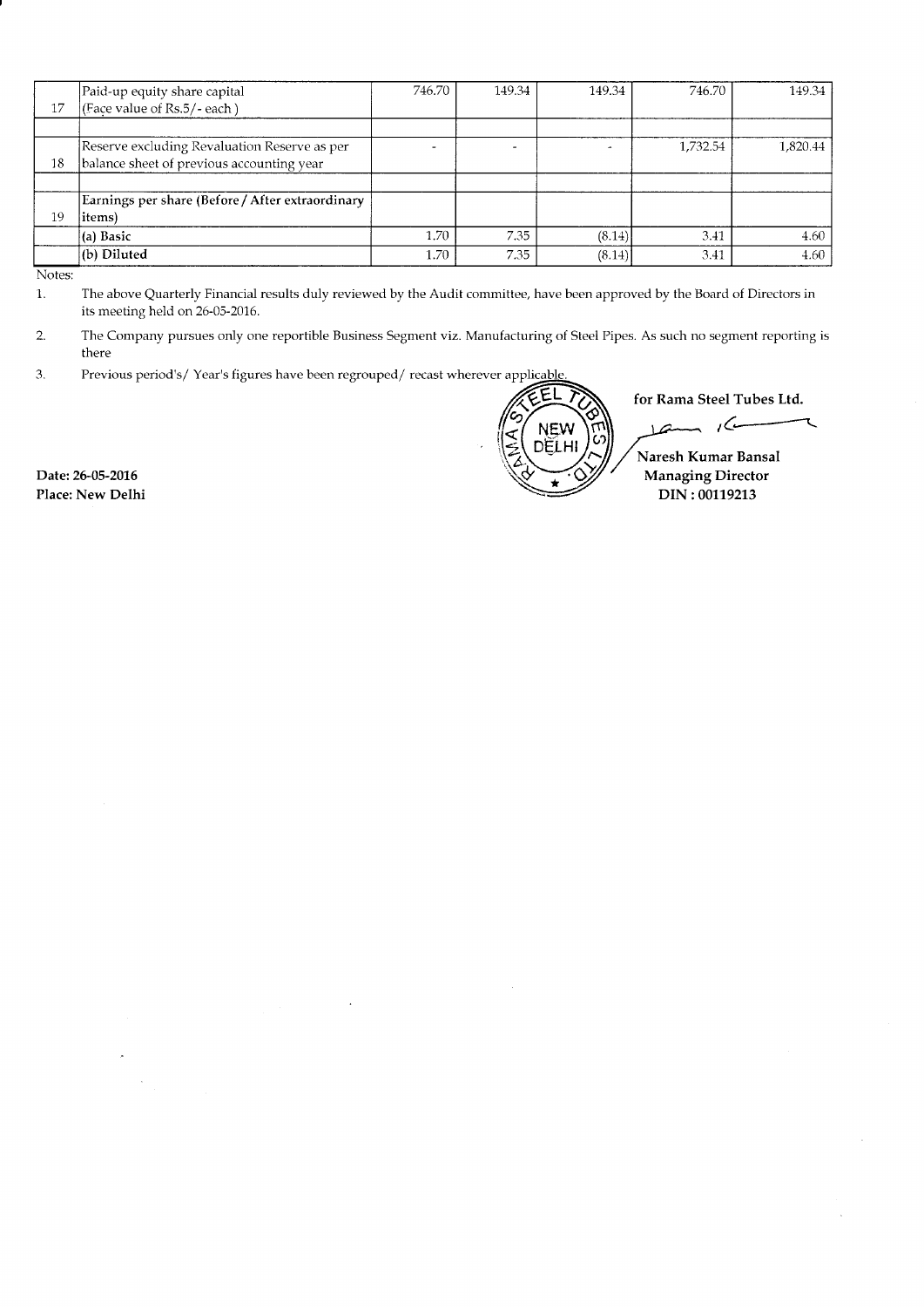|              |                                             |                                | $($ ₹ in Lacs)                 |
|--------------|---------------------------------------------|--------------------------------|--------------------------------|
|              | <b>Statement of Assests and Liabilities</b> |                                |                                |
| A            | <b>EQUITY AND LIABILITIES</b>               | Year ended<br>on<br>31-03-2016 | Year ended<br>on<br>31-03-2015 |
|              |                                             | (Audited)                      | (Audited)                      |
| 1            | Shareholders's funds                        |                                |                                |
|              | (a) Share Capital                           | 846.70                         | 249.34                         |
|              | (b) Reserve and Surplus                     | 1,732.54                       | 1,820.44                       |
|              | (c) Money received against share warrants   |                                |                                |
|              | Sub-total-Shareholder's funds               | 2,579.24                       | 2,069.78                       |
| 2            | Share application money pending allotment   |                                |                                |
| 3            | <b>Minority interest</b>                    |                                |                                |
| 4            | <b>Non- Current Liabilities</b>             |                                |                                |
|              | (a) Long-term borrowings                    | 1,682.42                       | 1,684.73                       |
|              | (b) Deferred tax liabilities (net)          | 32.10                          | 27.42                          |
|              | (c) Other long-term liabilities             |                                |                                |
|              | (d) Long-term Provisions                    |                                |                                |
|              | <b>Sub-total- Non Current Libilities</b>    | 1,714.52                       | 1,712.15                       |
| 5            | <b>Current liabilities</b>                  |                                |                                |
|              | (a) Short-term borrowings                   | 3,752.76                       | 3,609.42                       |
|              | (b) Trade payables                          | 1,359.44                       | 234.35                         |
|              | (c) Other current liablities                | 729.34                         | 1,906.20                       |
|              | (d) Short-term provisions                   | 238.49                         | 86.88                          |
|              | Sub-Total - Current liabilities             | 6,080.03                       | 5,836.85                       |
|              | Total-EQUITY AND LIABILITIES                | 10,373.79                      | 9,618.78                       |
| B            | <b>ASSETS</b>                               |                                |                                |
| $\mathbf{1}$ | <b>Non-Current Assets</b>                   |                                |                                |
|              | (a) Fixed Assets                            |                                |                                |
|              | (i) Tangible Assets                         | 1,650.17                       | 1,180.61                       |
|              | (ii) Intangible Assets                      |                                |                                |
|              | (iii) Capital Work-In-Progress              | 116.74                         | 638.15                         |
|              | (c) Non-Current investments                 | 1,306.28                       | 1,273.60                       |
|              | (d) Deferred tax assets (net)               |                                |                                |
|              | (e) Long-term loans and advances            | 207.31                         | 114.06                         |
|              | (f) Other non-current assets                |                                |                                |
|              | Sub-total- Non Current Assets               | 3,280.50                       | 3,206.42                       |
| 2            | <b>Current Assets</b>                       |                                |                                |
|              | (a) Current investments                     |                                |                                |
|              | (b) Inventories                             | 3,167.45                       | 2,561.73                       |
|              | (c) Trade Receivables                       | 1,974.34                       | 1,113.34                       |
|              | (d) Cash and Cash equivalents               | 589.56                         | 745.48                         |
|              | (e) Short-term loans and advances           | 1,361.94                       | 1,991.81                       |
|              | (f) Other current assets                    |                                |                                |
|              | <b>Sub-total-Current Assets</b>             | 7,093.29                       | 6,412.36                       |
|              | <b>TOTAL-ASSETS</b>                         | 10.373.79                      | 9,618.78                       |

 $L$ em / $C$  $\overline{\mathbf{r}}$ 

FEL<br>
Tor Rama Steel Tubes Ltd.<br>
DEL<br>
DEL<br>
DEL<br>
DEL<br>
Naresh Kumar Bansal<br>
Managing Director<br>
DIN: 00119213 ,/ Naresh Kumar Bansal Date: 26-05-2016 Place: New Delhi DIN: 00119213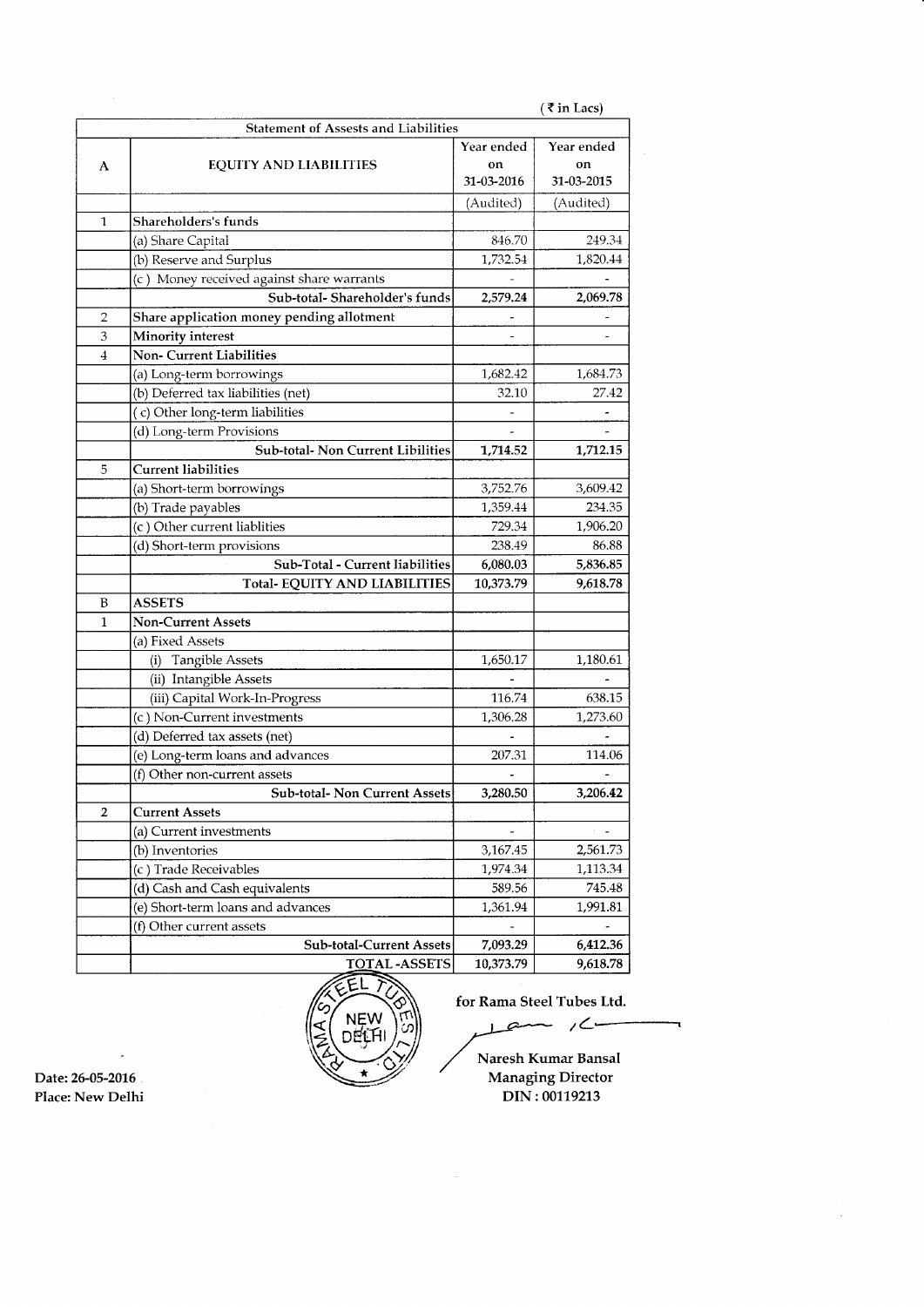| Part I<br>$\mathbf{1}$ | Regd. Office: No.7, 1st Floor, Surya Niketan, Vikas Marg, New Delhi-110092<br>Ph. No. 011-43656667, 43656668 Fax No.011-43656699<br>Statement of Consolidated Financial Results for Quarter and Year ended 31st March 2016<br>Particulars<br>Income from operations<br>(a)Net sales / Income from Operations<br>(Net of Excise Duty)<br>(b) Other operating income | 31-03-2016<br>(Unaudited)<br>8,170.01 | <b>RAMA STEEL TUBES LIMITED</b><br>CIN No.L27201DL1974PLC007114<br>Quarter ended on<br>31-12-2015<br>(Unaudited) |             | (₹ in Lacs except EPS)<br>Year ended on |                          |
|------------------------|--------------------------------------------------------------------------------------------------------------------------------------------------------------------------------------------------------------------------------------------------------------------------------------------------------------------------------------------------------------------|---------------------------------------|------------------------------------------------------------------------------------------------------------------|-------------|-----------------------------------------|--------------------------|
|                        |                                                                                                                                                                                                                                                                                                                                                                    |                                       |                                                                                                                  |             |                                         |                          |
|                        |                                                                                                                                                                                                                                                                                                                                                                    |                                       |                                                                                                                  |             |                                         |                          |
|                        |                                                                                                                                                                                                                                                                                                                                                                    |                                       |                                                                                                                  |             |                                         |                          |
|                        |                                                                                                                                                                                                                                                                                                                                                                    |                                       |                                                                                                                  |             |                                         |                          |
|                        |                                                                                                                                                                                                                                                                                                                                                                    |                                       |                                                                                                                  |             |                                         |                          |
|                        |                                                                                                                                                                                                                                                                                                                                                                    |                                       |                                                                                                                  |             |                                         |                          |
|                        |                                                                                                                                                                                                                                                                                                                                                                    |                                       |                                                                                                                  |             |                                         | Year ended on            |
|                        |                                                                                                                                                                                                                                                                                                                                                                    |                                       |                                                                                                                  | 31-03-2015  | 31-03-2016                              | 31-03-2015               |
|                        |                                                                                                                                                                                                                                                                                                                                                                    |                                       |                                                                                                                  | (Unaudited) | (Audited)                               | (Audited)                |
|                        |                                                                                                                                                                                                                                                                                                                                                                    |                                       |                                                                                                                  |             |                                         |                          |
|                        |                                                                                                                                                                                                                                                                                                                                                                    |                                       | 4,656.73                                                                                                         | 5,036.59    | 24,194.89                               | 19,244.01                |
|                        |                                                                                                                                                                                                                                                                                                                                                                    |                                       |                                                                                                                  |             |                                         |                          |
|                        |                                                                                                                                                                                                                                                                                                                                                                    | (102.65)                              | 91.34                                                                                                            | (150.31)    | 133.52                                  | 77.80                    |
|                        | Total income from operations (net)                                                                                                                                                                                                                                                                                                                                 | 8,067.36                              | 4,748.07                                                                                                         | 4,886.28    | 24,328.41                               | 19,321.81                |
| $\overline{2}$         | <b>Expenses</b>                                                                                                                                                                                                                                                                                                                                                    |                                       |                                                                                                                  |             |                                         |                          |
|                        | (a) Cost of materials consumed                                                                                                                                                                                                                                                                                                                                     | 4,677.71                              | 4,125.83                                                                                                         | 3,963.53    | 18,241.77                               | 17,317.95                |
|                        | (b) Purchase of stock in trade                                                                                                                                                                                                                                                                                                                                     | 700.08                                | 715.91                                                                                                           | 8.43        | 2,483.73                                | 8.43                     |
|                        | (c) Changes in inventories of finished goods,                                                                                                                                                                                                                                                                                                                      | 1,683.53                              | (891.69)                                                                                                         | 411.83      | 496.97                                  | (381.05)                 |
|                        | work-In-progress and stock-in-trade                                                                                                                                                                                                                                                                                                                                |                                       |                                                                                                                  |             |                                         |                          |
|                        | (d) Employee benefits expense                                                                                                                                                                                                                                                                                                                                      | 67.16                                 | 92.37                                                                                                            | 84.63       | 311.77                                  | 278.44                   |
|                        | (e) Depreciation and Amortisation expense                                                                                                                                                                                                                                                                                                                          | 76.47                                 | 73.54                                                                                                            | 109.22      | 284.81                                  | 226.17                   |
|                        | (f) Other expenses<br><b>Total expenses</b>                                                                                                                                                                                                                                                                                                                        | 375.77                                | 289.03                                                                                                           | 402.64      | 1,203.07                                | 1,444.31                 |
|                        |                                                                                                                                                                                                                                                                                                                                                                    | 7,580.73                              | 4,404.98                                                                                                         | 4,980.27    | 23,022.12                               | 18,894.25                |
| 3                      | Profit/(Loss) from operations before other<br>income, finance costs and exceptional items<br>$(1-2)$                                                                                                                                                                                                                                                               | 486.63                                | 343.09                                                                                                           | (93.99)     | 1,306.29                                | 427.56                   |
|                        |                                                                                                                                                                                                                                                                                                                                                                    |                                       |                                                                                                                  |             |                                         |                          |
| $\overline{4}$         | Other income                                                                                                                                                                                                                                                                                                                                                       | 38.29                                 | 52.62                                                                                                            | 50.21       | 174.73                                  | 186.61                   |
| $\overline{5}$         | Profit/(Loss) from ordinary activities before<br>finance costs and exceptional items (3+/-4)                                                                                                                                                                                                                                                                       | 524.92                                | 395.71                                                                                                           | (43.78)     | 1,481.02                                | 614.17                   |
| 6                      | Finance costs                                                                                                                                                                                                                                                                                                                                                      | 147.35                                | 185.51                                                                                                           | 116.08      | 618.39                                  | 527.46                   |
| 7                      | Profit/(Loss) from ordinary activities after<br>finance costs but before exceptional items<br>$(5+/6)$                                                                                                                                                                                                                                                             | 377.57                                | 210.20                                                                                                           | (159.86)    | 862.63                                  | 86.71                    |
| 8                      | <b>Exceptional Items</b>                                                                                                                                                                                                                                                                                                                                           |                                       |                                                                                                                  |             |                                         | $\overline{\phantom{0}}$ |
| 9                      | Profit/ (Loss) form ordinary activities before tax<br>$(7 + (-8))$                                                                                                                                                                                                                                                                                                 | 377.57                                | 210.20                                                                                                           | (159.86)    | 862.63                                  | 86.71                    |
| 10                     | Tax expense (Deffered Tax)                                                                                                                                                                                                                                                                                                                                         | (4.57)                                | 3.33                                                                                                             | (24.87)     | 4.68                                    | (37.47)                  |
|                        | Tax expense (Current Tax)                                                                                                                                                                                                                                                                                                                                          | 152.45                                | 43.47                                                                                                            | (13.38)     | 255.30                                  | 50.37                    |
|                        | Tax expense (Earlier Years)                                                                                                                                                                                                                                                                                                                                        | $\overline{\phantom{a}}$              | 0.01                                                                                                             |             | 0.32                                    | 5.16                     |
| 11                     | Net Profit/(Loss) from ordinary activities after<br>$tax(9+/10)$                                                                                                                                                                                                                                                                                                   | 229.69                                | 163.39                                                                                                           | (121.61)    | 602.32                                  | 68.65                    |
| 12                     | Extraordinary items (net of tax expense<br>RsLakhs)                                                                                                                                                                                                                                                                                                                |                                       |                                                                                                                  |             |                                         |                          |
| 13                     | Net Profit/(Loss) for the period (11+/-12)                                                                                                                                                                                                                                                                                                                         | 229.69                                | 163.39                                                                                                           | (121.61)    | 602.32                                  | 68.65                    |
| 14                     | Share of Profit/(Loss) of associates                                                                                                                                                                                                                                                                                                                               | $\qquad \qquad \blacksquare$          | $\overline{\phantom{a}}$                                                                                         |             | $\overline{\phantom{a}}$                |                          |
| 15                     | Minority Interest*                                                                                                                                                                                                                                                                                                                                                 |                                       |                                                                                                                  |             |                                         |                          |
| 16                     | Net profit/ (Loss) afer taxes, Minority interest<br>and share of profit/(Loss) of associates<br>$(13 + 14 + 15)^*$                                                                                                                                                                                                                                                 | 229.69                                | 163.39                                                                                                           | (121.61)    | 602.32                                  | 68.65                    |



 $\ddot{\phantom{a}}$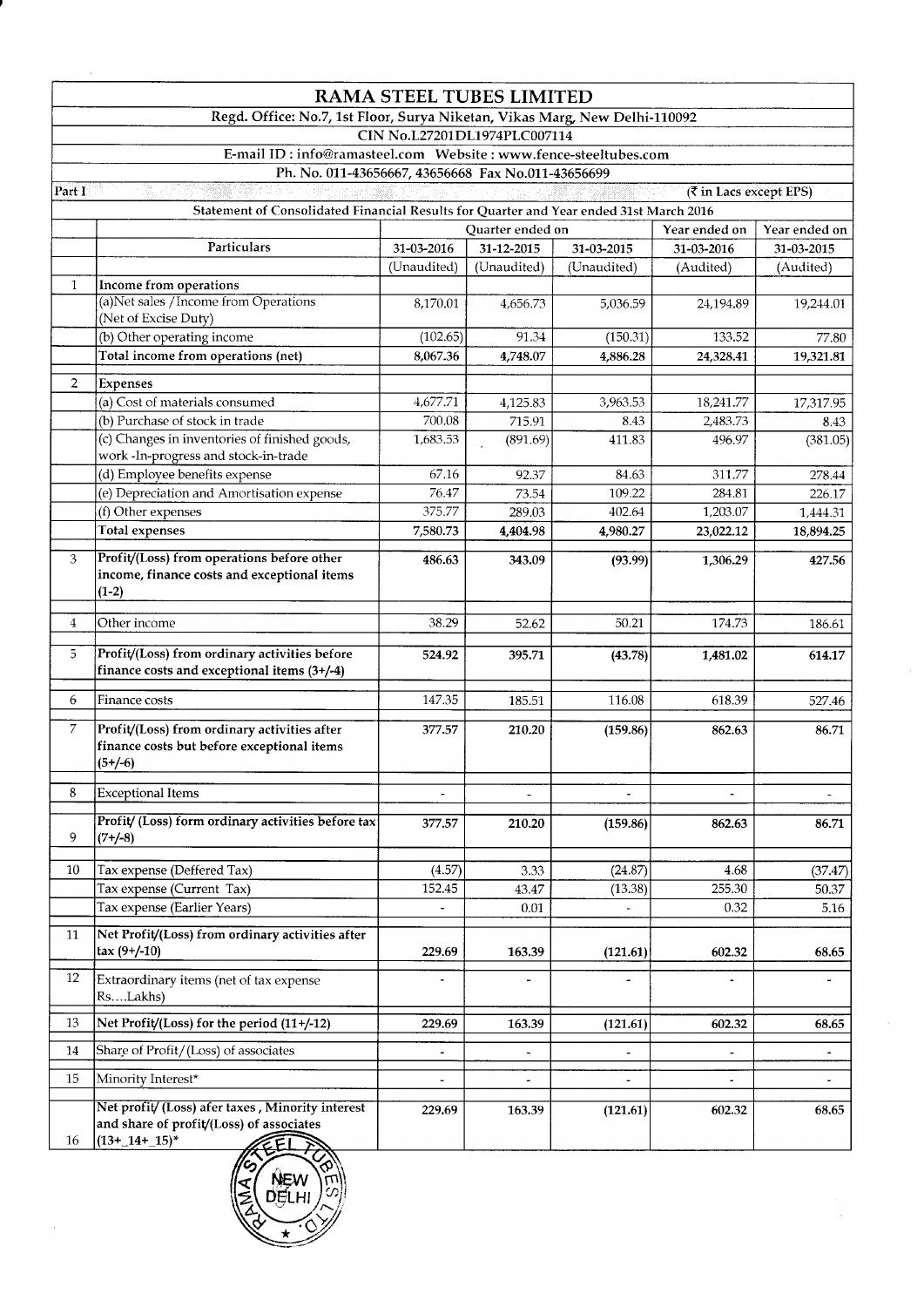|    | Paid-up equity share capital                      | 746.70 | 149.34 | 149.34 | 746.70   | 149.34   |
|----|---------------------------------------------------|--------|--------|--------|----------|----------|
| 17 | (Face value of Rs.5/- each                        |        |        |        |          |          |
|    |                                                   |        |        |        |          |          |
|    |                                                   |        |        |        |          |          |
|    | Reserve excluding Revaluation Reserve as per      |        |        |        | 1.825.41 | 1,820.44 |
| 18 | balance sheet of previous accounting year         |        |        |        |          |          |
|    |                                                   |        |        |        |          |          |
|    | Earnings per share (Before / After extraordinary) |        |        |        |          |          |
| 19 | items)                                            |        |        |        |          |          |
|    | (a) Basic                                         | 1.54   | 10.94  | (8.14) | 4.03     | 4.60     |
|    | (b) Diluted                                       | 1.54   | 10.94  | (8.14) | 4.03     | 4.60     |

Statement of Segment wise Revenue, Results and Capital Employed

 $($  ₹ in Lacs)

| S. No.       | Particulars                               | Ouarter ended on |            |            | Year ended on | Year ended on |
|--------------|-------------------------------------------|------------------|------------|------------|---------------|---------------|
|              |                                           | 31-03-2016       | 31-12-2015 | 31-03-2015 | 31-03-2016    | 31-03-2015    |
| 1            | <b>Segment Revenue</b>                    |                  |            |            |               |               |
|              | Manufacturing - Steel Pipe                | 7,344.21         | 3,985.51   | 4,886.28   | 21,679.10     | 19,321.81     |
|              | <b>Trading - Steel Products</b>           | 723.15           | 762.56     |            | 2,649.31      |               |
|              | Total                                     | 8,067.36         | 4,748.07   | 4,886.28   | 24,328.41     | 19,321.81     |
| $\mathbf{2}$ | Segment Results                           |                  |            |            |               |               |
|              | Manufacturing - Steel Pipe                | 548.25           | 341.42     | (43.78)    | 1,386.09      | 614.17        |
|              | <b>Trading - Steel Products</b>           | (23.33)          | 54.29      |            | 94.92         |               |
|              | Total                                     | 524.92           | 395.71     | (43.78)    | 1,481.02      | 614.17        |
|              | <b>Finance Cost</b><br>Less :             | 147.35           | 185.51     | 116.08     | 618.39        | 527.46        |
|              | Exceptional Items<br>Add:                 |                  |            |            |               |               |
|              | Profit before Tax                         | 377.57           | 210.20     | (159.86)   | 862.63        | 86.71         |
| 3            | Capital Employed                          |                  |            |            |               |               |
|              | (Segment Assets less Segment Liabilities) |                  |            |            |               |               |
| a)           | Manufacturing - Steel Pipe                | 2,489.04         | 2,239.40   | 2,069.78   | 2,489.04      | 2,069.78      |
| b)           | Trading - Steel Products                  | 183.07           | 203.01     |            | 183.07        |               |
| Matas.       | Total                                     | 2,672.11         | 2,442.41   | 2,069.78   | 2,672.11      | 2,069.78      |

Notes:

The above Quarterly Financial results duly reviewed by the Audit committee, have been approved by the Board of Directors in its  $\mathbf{1}$ meeting held on 26-05-2016.

The Company pursues only one reportible Business Segment viz. Manufacturing of Steel Pipes. However as its wholly owned  $\overline{2}$ subisidiary company in Dubai viz. RST International Trading FZE is pursuing the business of Trading of Steel Products and Non Ferrous Metal Products the Segment wise Results are given above.

3. Standalone Results as on 31-03-2016 are as under :-

| Particulars                        | Ouarter ended | Preceding     | Correspondng  | Year ended | Year ended |
|------------------------------------|---------------|---------------|---------------|------------|------------|
|                                    | (31/03/2016)  | Ouarter ended | Quarter ended | 31-03-2016 | 31-03-2015 |
|                                    |               | (30/12/2015)  | (31/03/2015)  |            |            |
|                                    | (Unaudited)   | (Unaudited)   | (Unaudited)   | (Audited)  | (Audited)  |
| Net Sales / Income From Operations | 7.344.21      | 3,985.51      | 4,886.28      | 21,679.10  | 19.321.81  |
| lProfit Before Tax                 | 401.57        | 156.54        | (159.86)      | 769.77     | 86.71      |
| lProfit After Tax                  | 253.69        | 109.73        | (121.61)      | 509.46     | 68.65      |

 $\overline{4}$ . Previous period's/Year's figures have been regrouped/recast wherever applicable.

The Company's wholly subsidiary company viz RST International Trading FZE in Dubai began operating only during the Quarter 5. ended 30th June 2015. As such the consolidated result for the quarter and Year ended 31st March 2016 are not comparable with the corresponding previous quarter/last Year.

Date: 26-05-2016 Place: New Delhi

for Rama Steel Tubes Ltd. am  $16$ Naresh Kumar Bansal **Managing Director** DIN: 00119213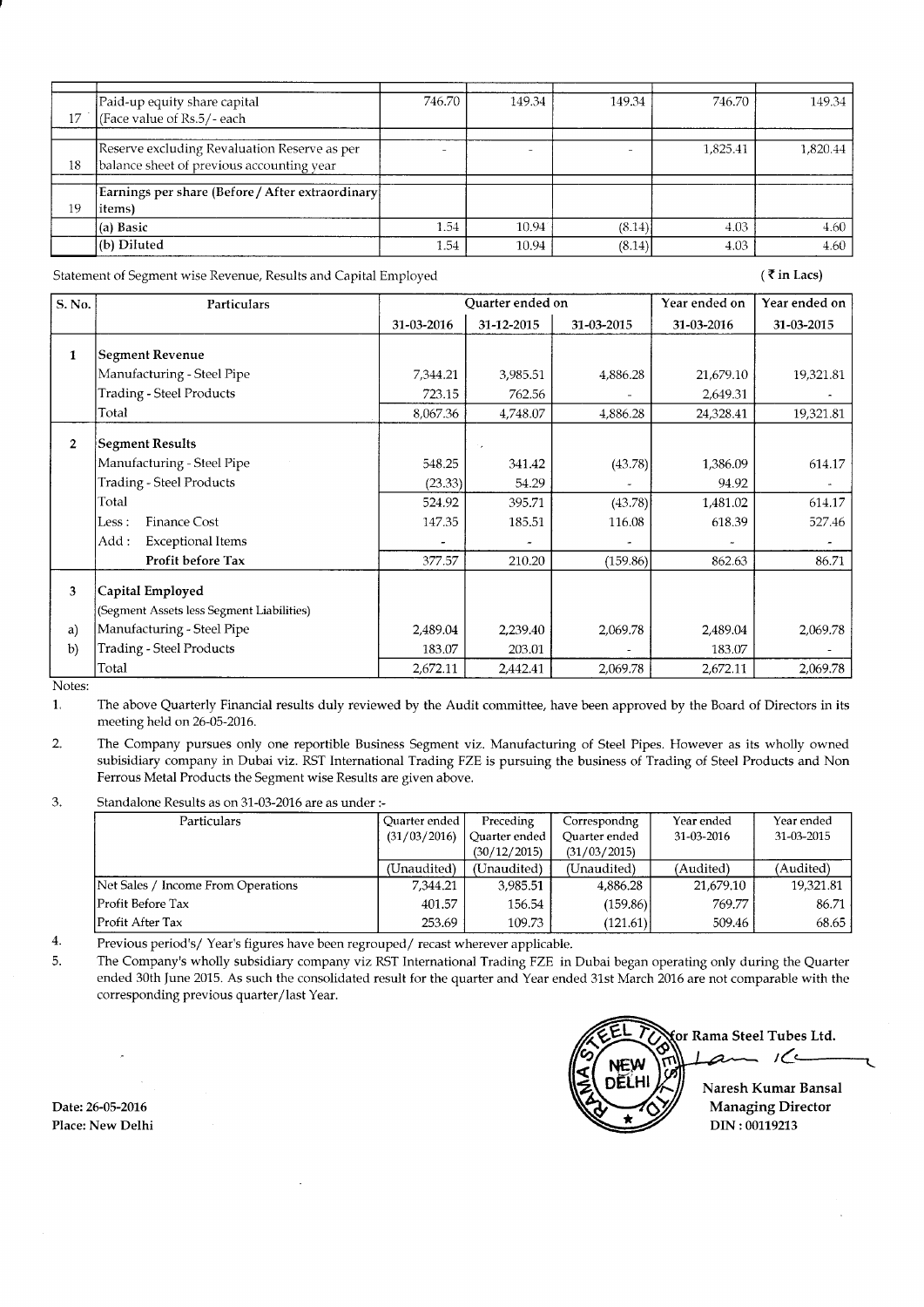|              |                                                   |                             | (₹in Lacs)                  |
|--------------|---------------------------------------------------|-----------------------------|-----------------------------|
|              | Statement of Consolidated Assests and Liabilities |                             |                             |
| A            | <b>EQUITY AND LIABILITIES</b>                     | Year ended on<br>31-03-2016 | Year ended on<br>31-03-2015 |
|              |                                                   | (Audited)                   | (Audited)                   |
| $\mathbf{1}$ | Shareholders's funds                              |                             |                             |
|              | (a) Share Capital                                 | 846.70                      | 249.34                      |
|              | (b) Reserve and Surplus                           | 1,825.41                    | 1,820.44                    |
|              | (c) Money received against share warrants         |                             |                             |
|              | Sub-total-Shareholder's funds                     | 2,672.11                    | 2,069.78                    |
| 2            | Share application money pending allotment         |                             |                             |
| 3            | Minority interest                                 |                             |                             |
| 4            | <b>Non-Current Liabilities</b>                    |                             |                             |
|              | (a) Long-term borrowings                          | 1,682.42                    | 1,684.73                    |
|              | (b) Deferred tax liabilities (net)                | 32.10                       | 27.42                       |
|              | (c) Other long-term liabilities                   |                             |                             |
|              | (d) Long-term Provisions                          |                             |                             |
|              | Sub-total- Non Current Libilities                 | 1,714.52                    | 1,712.15                    |
| 5            | <b>Current liabilities</b>                        |                             |                             |
|              | (a) Short-term borrowings                         | 3,752.76                    | 3,609.42                    |
|              | (b) Trade payables                                | 1,580.74                    | 234.35                      |
|              | (c) Other current liablities                      | 760.20                      | 1,906.20                    |
|              | (d) Short-term provisions                         | 238.48                      | 86.88                       |
|              | Sub-Total - Current liabilities                   | 6,332.18                    | 5,836.85                    |
|              | <b>Total-EQUITY AND LIABILITIES</b>               | 10,718.81                   | 9,618.78                    |
| B            | <b>ASSETS</b>                                     |                             |                             |
| $\mathbf{1}$ | <b>Non-Current Assets</b>                         |                             |                             |
|              | (a) Fixed Assets                                  |                             |                             |
|              | (i) Tangible Assets                               | 1,650.63                    | 1,180.61                    |
|              | (ii) Intangible Assets                            |                             |                             |
|              | (iii) Capital Work-In-Progress                    | 116.74                      | 638.15                      |
|              | (c) Non-Current investments                       | 1,216.08                    | 1,273.60                    |
|              | (d) Deferred tax assets (net)                     |                             |                             |
|              | (e) Long-term loans and advances                  | 110.37                      | 114.06                      |
|              | (f) Other non-current assets                      |                             |                             |
|              | Sub-total- Non Current Assets                     | 3,093.82                    | 3.206.42                    |
| 2            | <b>Current Assets</b>                             |                             |                             |
|              | (a) Current investments                           |                             |                             |
|              | (b) Inventories                                   | 3,167.45                    | 2,561.73                    |
|              | (c) Trade Receivables                             | 2,353.62                    | 1,113.34                    |
|              | (d) Cash and Cash equivalents                     | 661.53                      | 745.48                      |
|              | (e) Short-term loans and advances                 | 1,442.39                    | 1,991.81                    |
|              | (f) Other current assets                          |                             |                             |
|              | Sub-total-Current Assets                          | 7,624.99                    | 6,412.36                    |
|              | <b>TOTAL-ASSETS</b>                               | 10,718.81                   | 9,618.78                    |

for Rama Steel Tubes Ltd. ĒL ♢  $\mathcal{L}$ z **NEW** ်ဟ (ELHI Naresh Kumar Bansal Managing Director  $\star$ DIN: 00119213

Date: 26-05-2016 Place: New Delhi

The Financial Results of the Company are available on the Website of the Company(www.fence-steeltubes.con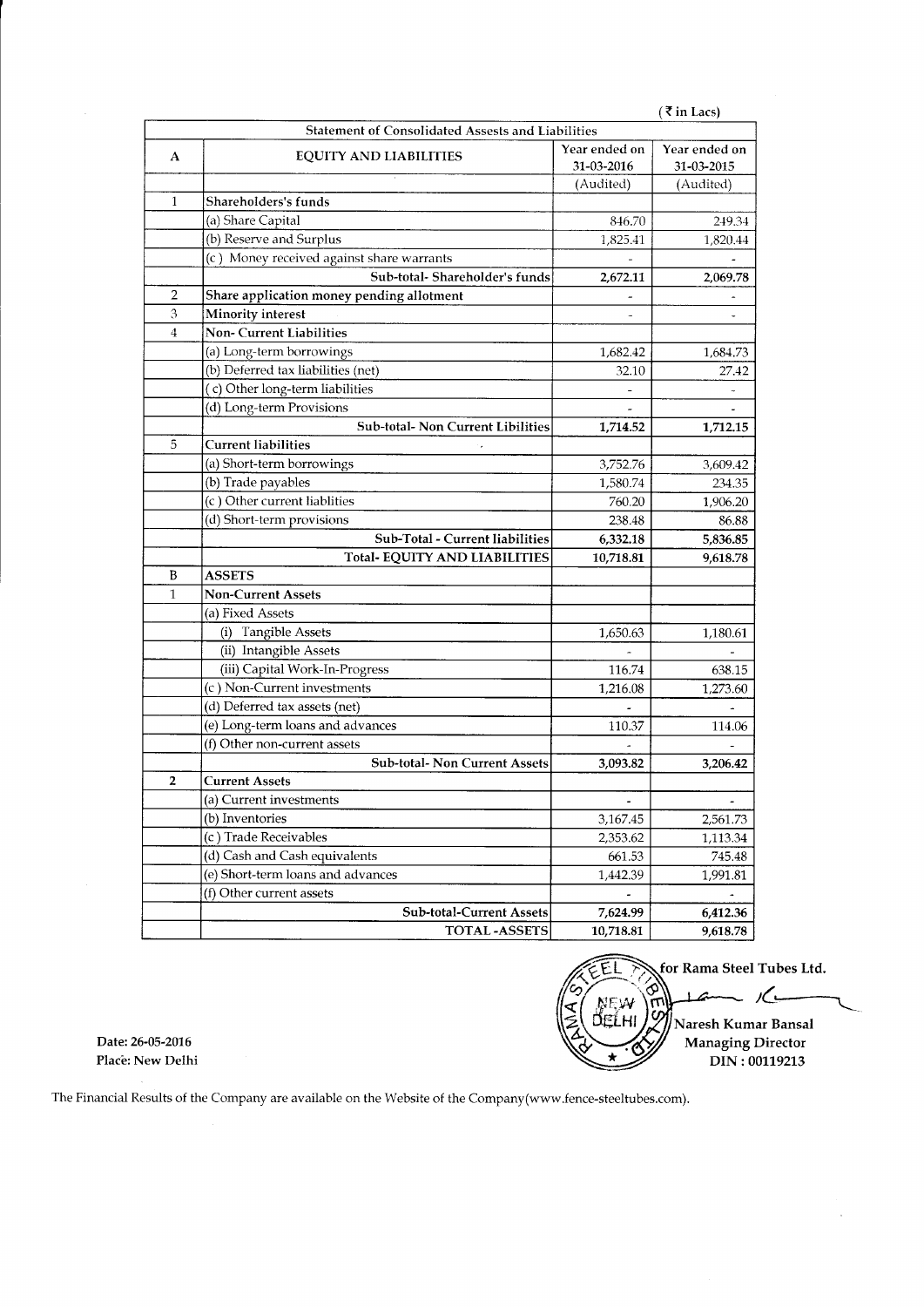# FORM A

Pursuant to Regulation 33 of the SEBI [Listing Obligation and Disclosure Requirements) Regulations, 2015

| $\mathbf{1}$ . | Name of the Company:                                                                                                                    | <b>RAMA STEEL TUBES LIMITED</b>                 |
|----------------|-----------------------------------------------------------------------------------------------------------------------------------------|-------------------------------------------------|
| 2.             | Annual financial statements for the year<br>ended (Standalone)                                                                          | 31st March 2016                                 |
| 3.             | Type of Audit observation                                                                                                               | Un-modified                                     |
| 4.             | Frequency of observation                                                                                                                | Not applicable as the report is un-<br>modified |
| 5.             | To be signed by-                                                                                                                        |                                                 |
|                | Mr. Naresh Kumar Bansal<br>Managing Director                                                                                            |                                                 |
|                | Mr. Rajkumar Malik<br><b>Chief Financial Officer</b>                                                                                    | mahi                                            |
|                | For VAPS & Company<br><b>Chartered Accountants</b><br>Firm Registration No.: 003612N<br>P.K. Jain<br>Partner<br>Membership No. - 082515 |                                                 |
|                | Mr. Bharat Bhushan Sahny<br>Audit Committee Chairman                                                                                    |                                                 |

Place: New Delhi Date: May 26,2016

 $\sim 10^6$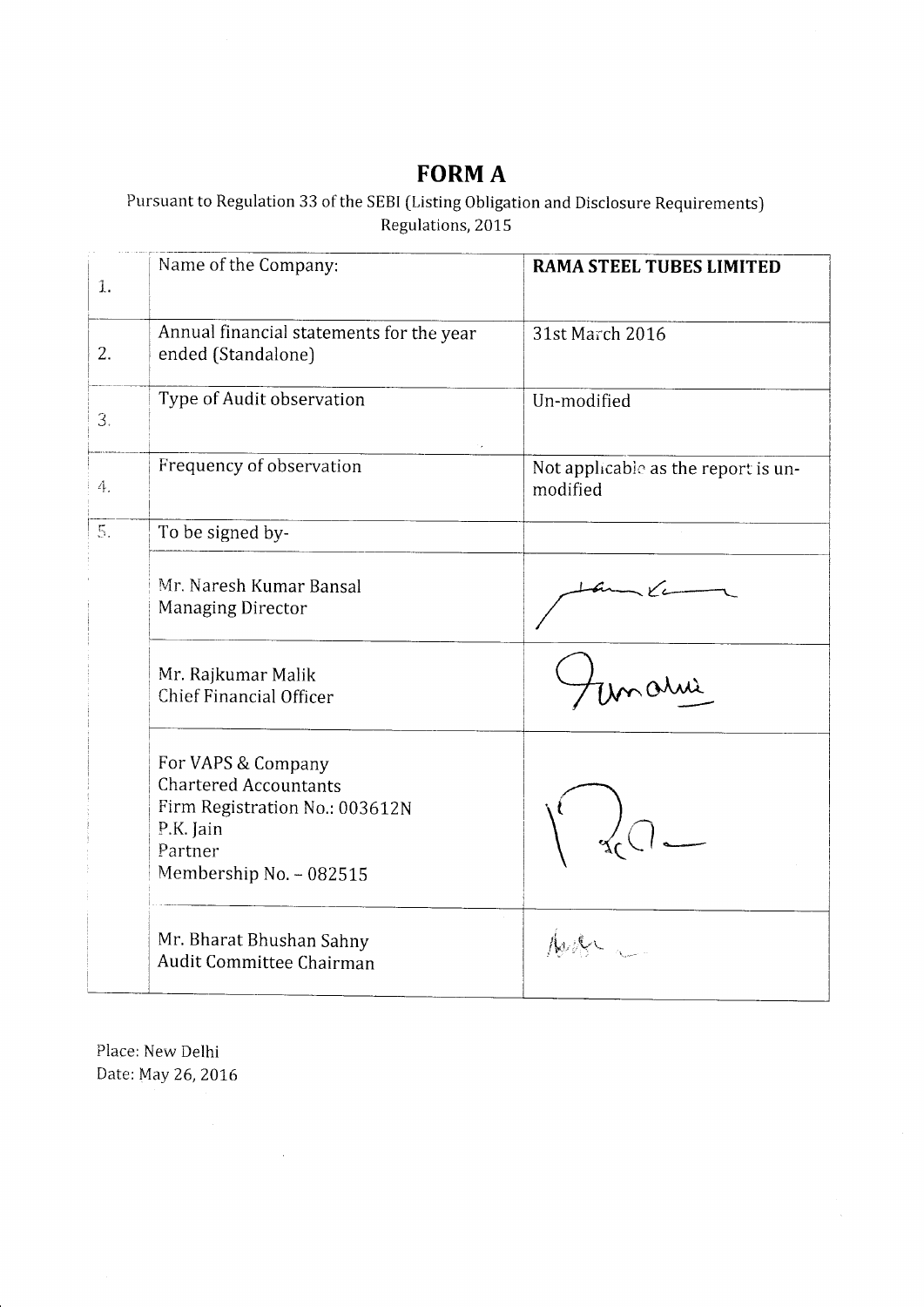## FORM A

Pursuant to Regulation 33 of the SEBI [Listing Obligation and Disclosure Requirements) Regulations, 2015

| $\mathbf{1}$ . | Name of the Company:                                                                                                                    | RAMA STEEL TUBES LIMITED                        |
|----------------|-----------------------------------------------------------------------------------------------------------------------------------------|-------------------------------------------------|
| 2.             | Annual financial statements for the year<br>ended (Consolidated)                                                                        | 31st March 2016                                 |
| 3.             | Type of Audit observation                                                                                                               | Un-modified                                     |
| 4.             | Frequency of observation                                                                                                                | Not applicable as the report is un-<br>modified |
| 5.             | To be signed by-                                                                                                                        |                                                 |
|                | Mr. Naresh Kumar Bansal<br><b>Managing Director</b>                                                                                     |                                                 |
|                | Mr. Rajkumar Malik<br>Chief Financial Officer                                                                                           |                                                 |
|                | For VAPS & Company<br><b>Chartered Accountants</b><br>Firm Registration No.: 003612N<br>P.K. Jain<br>Partner<br>Membership No. - 082515 |                                                 |
|                | Mr. Bharat Bhushan Sahny<br>Audit Committee Chairman                                                                                    |                                                 |

Place: New Delhi Date: May 26, 2016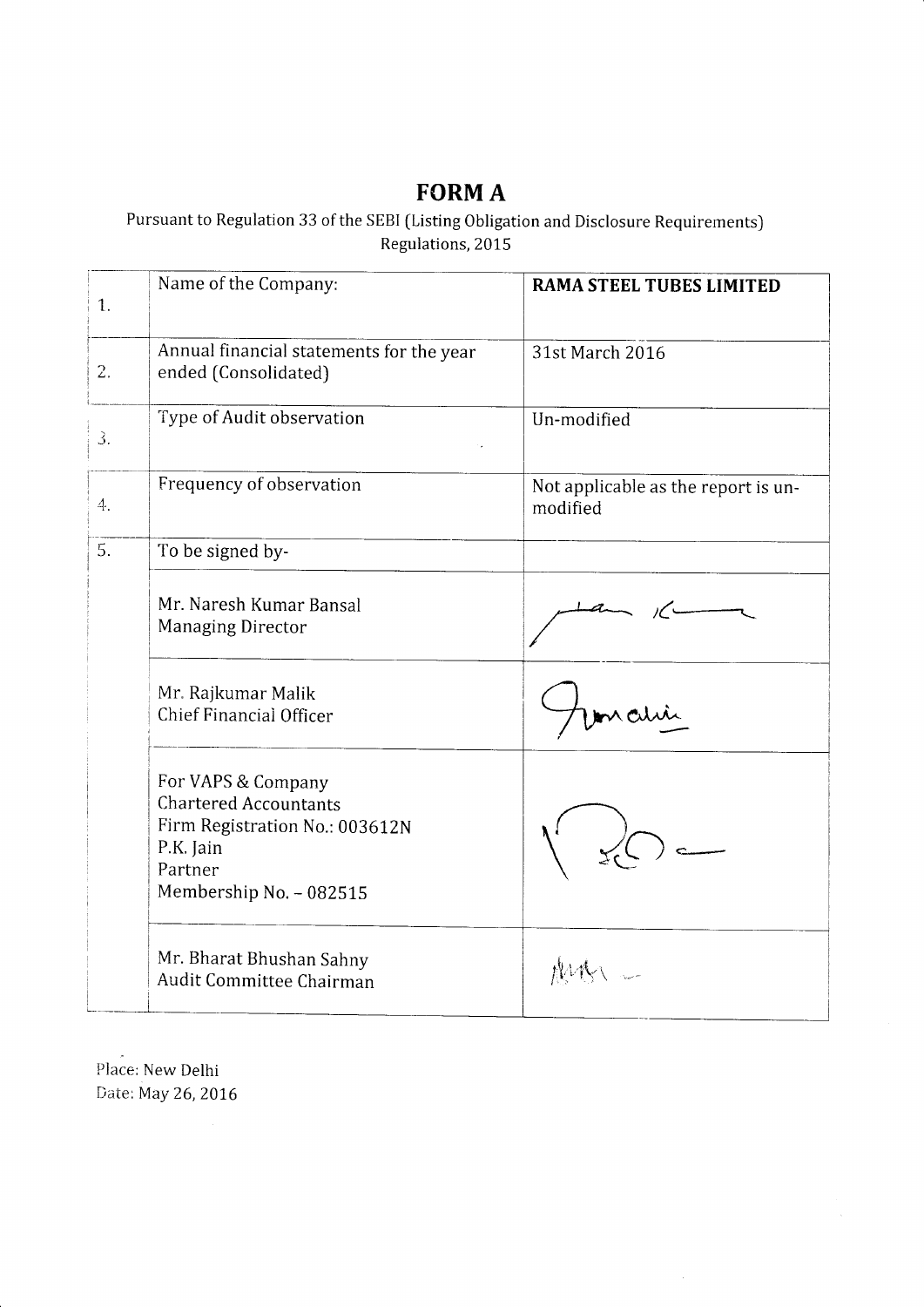

C-42, South Extension Part-ll New Delhi - 110 049 Ph.: 011-41645051 (4 Lines) Fax : 01 1 -41 644896 E.mail : vapscompany@gmail.com

### Auditor's Report on Quarterly Financial Results and Year to Date Results of the Company pursuant to the Regulation 33 of the SEBI (Listing Obligations and Disclosure Requirements) Regulations. 2015

The Board of Directors Rama Steel Tubes Limited No. 7, 1<sup>st</sup> Floor, Surya Niketan, Vikas Marg, New Delhi-110092

We have audited the standalone quarterly financial results of **Rama Steel Tubes Limited** ("the company") for the quarter ended March  $31<sup>st</sup>$ , 2016 and the financial results for the year ended March 31<sup>st</sup>, 2016, attached herewith, being submitted by the company pursuant to the requirement of Regulation 33 of the SEBI (Listing Obligations and Disclosure Requirements) Regulations, 2015. These quarterly financial results as well as the year to date financial results have been prepared on the basis of the financial statements, which are the responsibility of the company's management. Our responsibility is to express an opinion on these financial results based on our audit of such interim financial statements, which have been prepared in accordance with the recognition and measurement principles laid down in Accounting Standard for Interim Financial Reporting (AS ZS / Ind AS 34), prescribed, under Section 133 of the Companies Act, 2013 read with relevant rules issued thereunder; or by the Institute of Chartered Accountants of India 1, as applicable and other accounting principles generally accepted in India.

We conducted our audit in accordance with the auditing standards generally accepted in India, Those standards require that we plan and perform the audit to obtain reasonable assurance about whether the financial results are free of material misstatement(s). An audit includes examining, on <sup>a</sup>test basis, evidence supporting the amounts disclosed as financial results. An audit also includes assessing the accounting principles used and significant estimates made by management. We believe that our audit provides a reasonable basis for our opinion.

In our opinion and to the best of our information and according to the explanations given to us these quarterly financial results as well as the year to date results:

(i) are presented in accordance with the requirements of Regulation 33 of the SEBI (Listing Obligations and Disclosure Requirements) Regulations, 2015 in this regard; and

[ii) give a true and fair view'of the net profit and other financial information for the quarter ended March 31st, 2016 and for the year ended March 31st, 2016.

For VAPS & Company Chartered Accountants Firm Registration No.: 003612N/-

.<br>1  $\setminus \quad \leq \leftarrow$  $\longrightarrow$  $\sum_{\text{P.K. } \text{Jain}}$  in the set of  $\setminus$ ^

Partner Membership No.- 082515

Place: New Delhi Date: 26.05.2016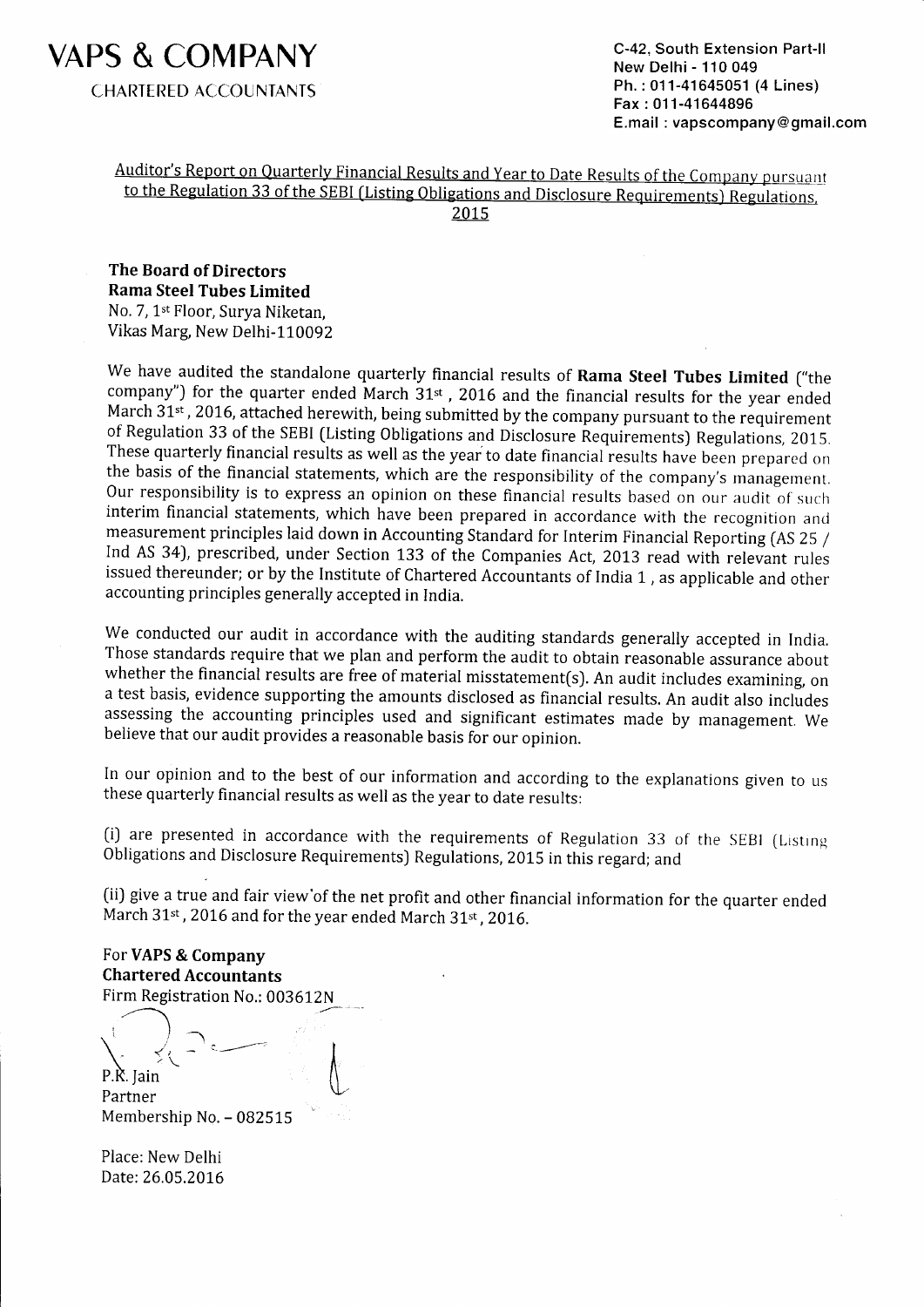

C-42, South Extension Part-ll New Delhi - 110 049 Ph. : 011-41645051 (4 Lines) Fax: 011-41644896 E.mail : vapscompany @ gmail.com

Auditor's Report On Quarterly Consolidated Financial Results and Consolidated Year to Date Results of the Comnany pursuant to the Regulation 33 of the SEBI (Listing Obligations and Disclosure Requirements) Regulations. 2015

The Board of Directors Rama Steel Tubes Limited No. 7, 1<sup>st</sup> Floor, Surya Niketan, Vikas Marg, New Delhi-110092

We have audited the quarterly consolidated financial results of Rama Steel Tubes Limited ("the company") for the quarter ended March 31, 2016 and the consolidated year to date results for the year ended March 31, 2016, attached herewith, being submitted by the company pursuant to the requirement of Regulation 33 of the SEBI (Listing Obligations and Disclosure Requirements) Regulations, 2015. These consolidated quarterly financial results as well as the consolidated year to date financial results have been prepared from consolidated interim financial statements, which are the responsibility of the company's management. Our responsibility is to express an opinion on these consolidated financial results based on our audit of such consolidated interim financial statements, which have been prepared in accordance with the recognition and measuremcnt principles laid down in Accounting Standard for Interim Financial Reporting (AS 25 / Ind AS 34), mandated under Section 133 of the Companies Act, 2013 read with relevant rules issued thereunder or by the Institute of Chartered Accountants of India1, as applicable and other accounting principles generally accepted in India.

We conducted our audit in accordance with the auditing standards generally accepted in India. Those standards require that we plan and perform the audit to obtain reasonable assurance about whether the financial results are free of material misstatement(s). An audit includes examining, on a test basis, evidence supporting the amounts disclosed as financial results. An audit also includes assessing the accounting principles used and significant estimates made by management. We believe that our audit provides a reasonable basis for our opinion.

We did not audit the financial statements of subsidiary company included in the consolidated quarterly financial results and consolidated year to date results, whose consolidated interim financial statements reflect total assets of Rs.  $533.68$  Lacs as at March 31, 2016 and Rs.  $533.68$ Lacs as at the quarter ended **March 31, 2016**; as well as the total revenue of Rs. 2649.31 Lacs as at March 31, 2016 and Rs. 723.15 Lacs as at the quarter ended March 31, 2016. These financial statements and other financial information have been audited by other auditors whose report(s) has (have) been furnished to us, and our opinion on the quarterly financial results and the year to date results, to the extent they have been derived from such interim financial statements is based solely on the report of such other auditors.

In our opinion and to the best of our information and according to the explanations given to us these consolidated quarterly financial results as well as the consolidated year to date results:

(i) include the quarterly financial results and year to date of the following entities;

| Name of Entity                       | Relationship                      |
|--------------------------------------|-----------------------------------|
| RST INTERNATIONAL TRADING FZE, DUBAI | Wholly owned subsidiary company ' |

(ii) have been presented in accordance with the requirements of Regulation 33 of the SEBI (Listing Obligations and Disclosure Requirements) Regulations, 2015 in this regard; and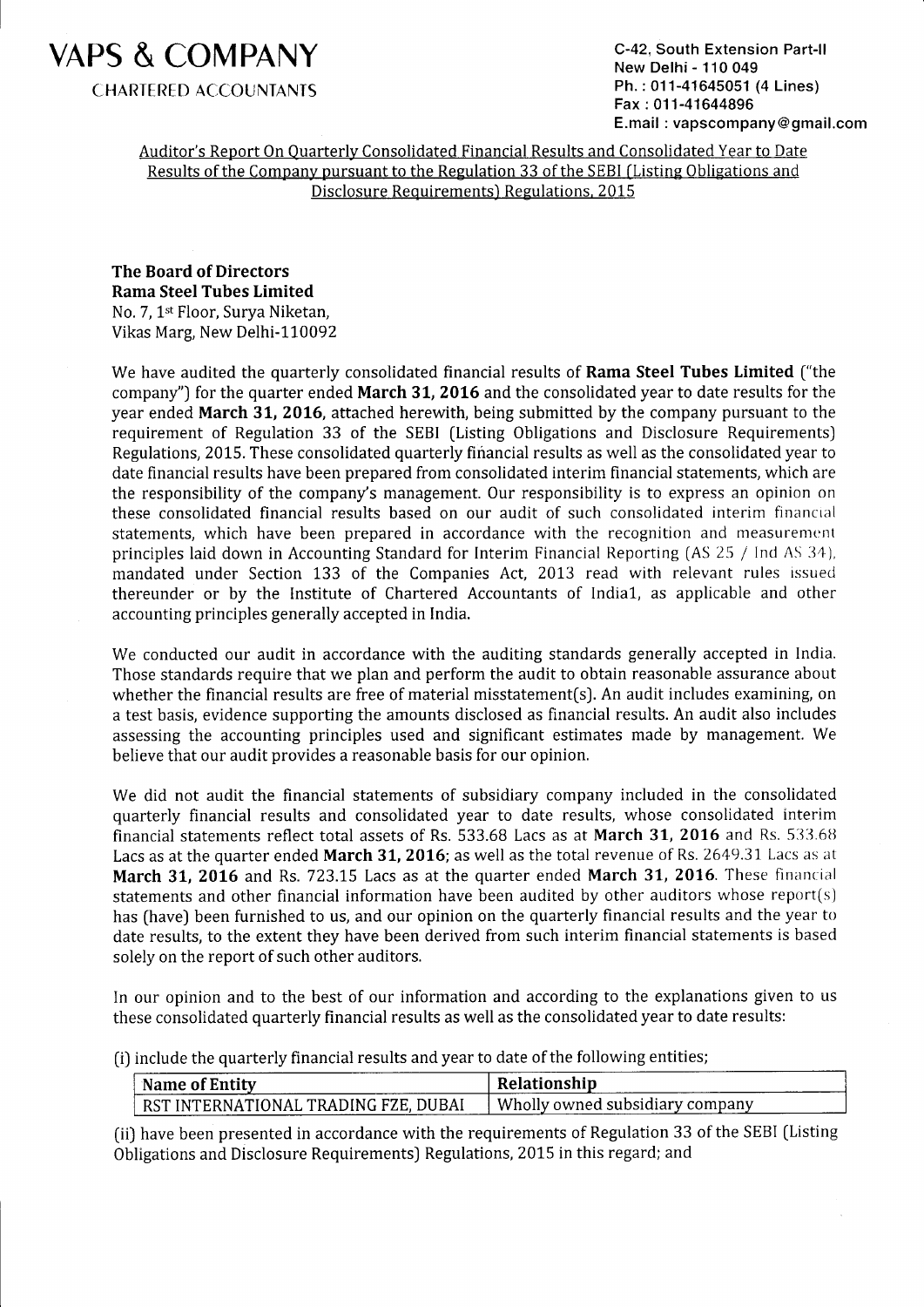{iii] give a true and fair view of the consolidated net profit and other financial information for the quarter ended March 31, 2016 as well as the consolidated year to date results for the year ended March 31, 2016.

For VAPS & Company Chartered Accountants Eirm Registration No.: 003612N

P.K. Jain Partner

Membership No. - 082515

Place: New Delhi  $\cup$ ate: 26.05.2016

 $\ddot{\phantom{a}}$